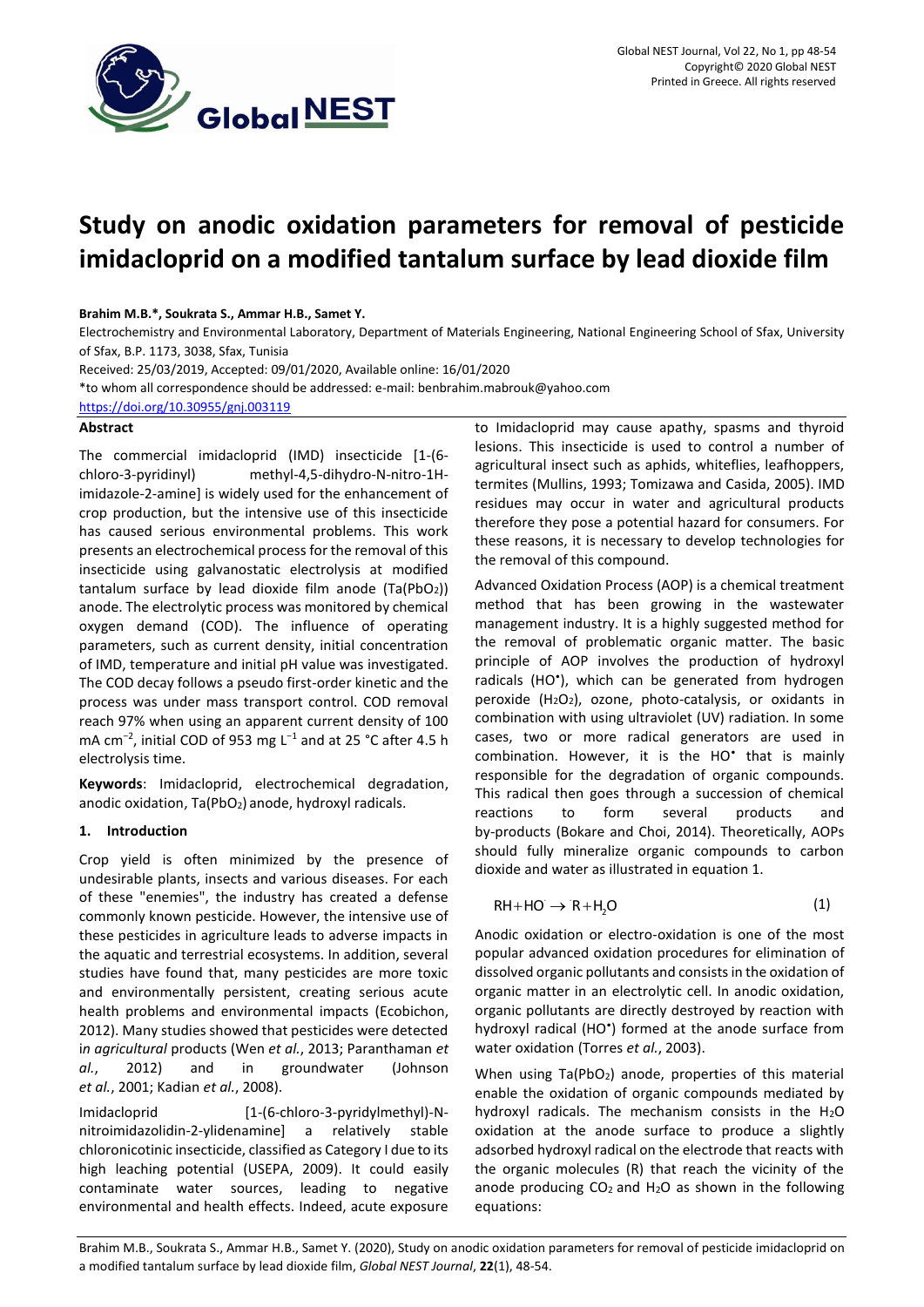$$
Ta(PbO2)[ \ ]+H2O \rightarrow Ta(PbO2)[HO] + H+ + e-
$$
 (2)

$$
Ta(PbO2)[HO-] + Ta(PbO2)[R]
$$
\n
$$
\rightarrow Ta(PbO2)[{} + Ta(PbO2)[RO] + H+ + e-
$$
\n(3)

$$
Ta(PbO2)[HO]+ Ta(PbO2)[RO]
$$
\n
$$
\rightarrow 2Ta(PbO2)[]+xCO2 + yH+ + ze-
$$
\n(4)

Thus, to oxidize such effluent, anode material should have besides high overvoltage for oxygen evolution, high electrical conductivity, chemical inertness and low cost. Among the possible electrode materials which meet these criteria, the so-called dimensionally stable anodes (DSA) (e.g., PbO<sub>2</sub> and SnO<sub>2</sub>) have received considerable attention in recent years. These anodes have been successfully employed to destroy a variety of pollutants, phenols (Xiaoyue *et al.*, 2013), dyes (José *et al.*, 2013), pesticides (Olfa *et al.*, 2013) and so on.

The goal of the present work was attempted to use electrocatalytic oxidation using Ta(PbO<sub>2</sub>) anode for the treatment of IMD in aqueous solutions. The electrocatalytic oxidation of IMD was followed by chemical oxygen demand, UV-Vis spectrophotometric and square wave voltammetry method.

## **2. Experimental**

# *2.1. Reagents*

Solutions contain quantities of IMD taken from an emulsifiable concentrate (Confidor 200 SL from Bayer CropScience) containing 200 g L<sup>−</sup><sup>1</sup> IMD. All solutions were freshly prepared with ultrapure water (modelMillipore Direct-Q™ 3). Sodium hydroxide (NaOH) (0.005 M) and sulfuric acid (H2SO4) (0.01 M) of analytic grade were employed as conductive electrolytes and for pH adiustment.

## *2.2. Preparation of the modified tantalum surface*

#### *2.2.1. Tantalum surface treatment*

Pre-treatments of the tantalum substrate (rectangular tantalum plates 5 cm  $\times$  1 cm  $\times$  1 mm) were carried out before anodization to ensure good adhesive lead dioxide film. Tantalum was first roughened to increase the adhesion of PbO<sub>2</sub> deposit via subjecting its surface to mechanical abrasion using silica grains with an average diameter of 0.3 mm projected under 5 bar pressure. It was then cleaned to remove sand particles or any other particles lodged in the metal surface. This was carried out by degreasing with acetone because of its ease of application and its great penetrating power, and then ultrasonically rinsed in ultrapure water during 10 min. Uniform and well adhesive deposit necessitates a smooth surface with no oxides (formed spontaneously on contact with oxygen in the air) or scales. To ensure this, the tantalum substrate was soaked for 30 s in hydrofluoric acid (40% weight) at room temperature and then abundantly rinsed with ultrapure water. This chemical treatment

corresponds to dissolution of the surface layer formed of tantalum and tantalum oxide according to following reactions:

$$
Ta + 5HF \rightarrow TaF5 + \frac{5}{2}H2
$$
 (5)

$$
Ta_2O_5 + 10HF \rightarrow 2TaF_5 + 5H_2O
$$
 (6)

## *2.2.2. Electrochemical deposition of PbO<sup>2</sup> film*

The lead dioxide was deposited galvanostatically on the pretreated tantalum substrate by electrochemical anodization of an aqueous  $Pb(NO<sub>3</sub>)<sub>2</sub>$  solution (1 M) placed in a two-compartment Pyrex glass cell ( $V = 150$  cm<sup>3</sup>) thermoregulated at 65 °C. The electrodeposition of PbO<sup>2</sup> film was carried out at an apparent current density of 10 mA cm<sup>-2</sup> for 0.5 hours, then at 20 mA cm<sup>-2</sup> for the same period and finally at 50 mA cm<sup>-2</sup> for one hour. The average masse of PbO<sub>2</sub> was 0.21 g cm<sup>-2</sup>. The deposit obtained was a grey porous material with strong adherence.

#### *2.3. Electrode characterization*

The morphology of the electrode was examined using an optical microscope (SZ-45-PS; CALTEX Scientific Inc., Irvine, CA).

The X-ray diffraction (XRD) patterns were recorded on a D8 Advance X-diffractometer (Cu Kα,  $\lambda$  = 0.154 nm) (Bruker, Germany) operating at 40 kV and 30 mA. The diffraction patterns were collected at 25 °C and over an angular range of 5 to 100° with a step size of 0.05° per step and a dwell time of 12 s per increment.

#### *2.4. Electrolysis*

Galvanostatic electrolysis of IMD aqueous solutions (150 cm<sup>−</sup><sup>3</sup> ) was carried out in a two-compartment thermostatic cell (Figure 1). The cathode is a cylindrical platinum grid ( $\varphi$  = 4 cm, l = 5 cm). The anode is made up of Ta(PbO2) anode plate arranged symmetrically around the cathode. The geometric working surface of each plate was 5 cm<sup>2</sup>. IMD solutions were electrolyzed in galvanostatic mode using a DC power supply (model ABTP 530 Françoise d'Instrumentation, France). The range of applied current density was 50 to 100 mA cm<sup>−</sup><sup>2</sup> . The pH of solution was adjusted, before and over the course of the electrolysis, by adding either concentrated sulfuric acid or sodium hydroxide solutions.



**Figure 1.** Electrolytic cell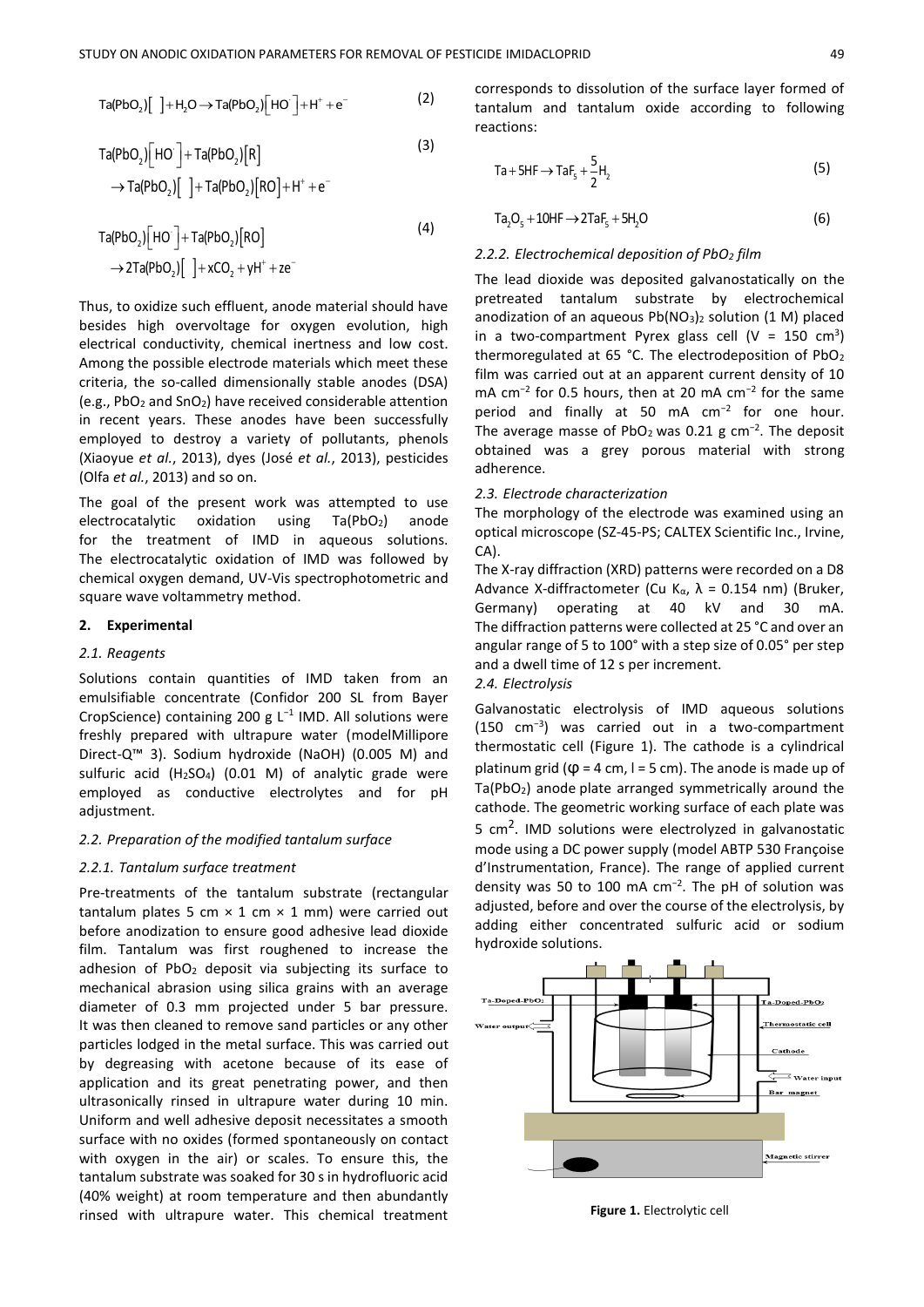# *2.5. Analysis*

# *2.5.1. Chemical oxygen demand (COD)*

The COD measurement during the processing permitted the evaluation of the kinetic of organic matter decay and the instantaneous current efficiency (ICE). COD was determined by the dichromate method (Kolthof *et al.*, 1969).

The absorbance measurements were carried out with a UV–visible spectrophotometer (Shimadzu 1650 PC).

## *2.5.2. Square-wave voltammetry analysis*

The Square-wave voltammetry measurement was performed using a potentiostat-galvanostat (VoltaLab PST050), and a conventional three-electrode cell at 25 °C. BDD was used as working electrode for voltammetric experiments. A platinum wire was used as a counter electrode and a saturated calomel electrode (SCE) was used as reference electrode.

# *2.5.3. UV-Vis spectrophotometer analysis*

The treated samples were analyzed using UV-Vis spectrophotometer (Shimadzu 1650 PC). The samples were filtered through Millipore filters (0.45 μm) and absorbance of the compound was measured at corresponding λmax at 270 nm. From standard solutions, calibration curves were prepared and concentrations of experimental solutions were thus determined.

## **3. Results and discussion**

## *3.1. Crystalline structure of Ta(PbO2) electrode*

Ta(PbO<sub>2</sub>) electrode is one of the most widely investigated anode materials for electrochemical oxidation due to its chemical stability, high electronic conductivity, and low cost of material (Chen, 2004). The XRD patterns of  $Ta(PbO<sub>2</sub>)$ anode electrode are shown in Figure 2. The X-ray diffraction data were recorded by using Cu  $K_{\alpha}$  radiation (1.54 Å). The intensity data were collected over a 20 range of 5–100. As can be seen, several remarkable peaks at 23.63°, 29.09°, 32.30°,38.09°, 49.53°, 63.63°, 76.36° and 80° are attributed to the B-PbO<sub>2</sub> substrate (Xiaoyue *et al.*, 2013; José *et al.*, 2013; Xu *et al.*, 2015).



**Figure 2.** X-ray diffraction (XRD) pattern of β-PbO<sub>2</sub> electrode prepared by electro-deposition

#### *3.2. Surface morphology*

The morphology of the prepared electrodes was investigated by optical microscope as shown in Figure 3. Before the polishing and chemical stripping in hydrofluoric acid 40%, the tantalum substrate micrographs presented a rough and reproducible surface. However, after the electrochemical deposition film, the lead oxide was stable and adherent almost on all tantalum plate surfaces. Furthermore, the  $Ta(PbO<sub>2</sub>)$  anode deposit is very porous and presents a high roughness.



**Figure 3.** The morphology of the prepared of Ta(PbO<sub>2</sub>) anode by optical microscope in electrolysis of IMD aqueous solution before and after chemical deposition of lead oxide

# *3.3. Stability of Ta(PbO2) electrode*

The dissolution of  $PbO<sub>2</sub>$  was studied by following changes in the concentration of lead in solution during the electrolysis of a solution of IMD during all experimental electrolysis on the Ta(PbO2) anode. Figure 4 shows that, the lead oxide dissolves rapidly in the first hours of electrolyses, and then the concentration of lead in solution increases slightly with the electrical charge. Should be noted that. the standard in drinking water and surface water intended is 15 mg  $L^{-1}$  according to the new European directive (USEPA, 2009).

To test the repeatability of electro-oxidation efficiency of  $Ta(PbO<sub>2</sub>)$  anode, 4 anodic oxidation tests were continued using a 500 mg L<sup>−</sup><sup>1</sup> aqueous solution of IMD, corresponding to a COD value of about 953 mg  $L^{-1}$ . After each test, the  $Ta(PbO_2)$  anode was only washed by distilled water and dried using a blower. After 4.5 h of each test of electrolysis the experimental results demonstrate a constant efficiency of COD removal in the range of 95–97%.



**Figure 4.** Evolution of lead concentration as a function of electrical charge measured during all tests done in this work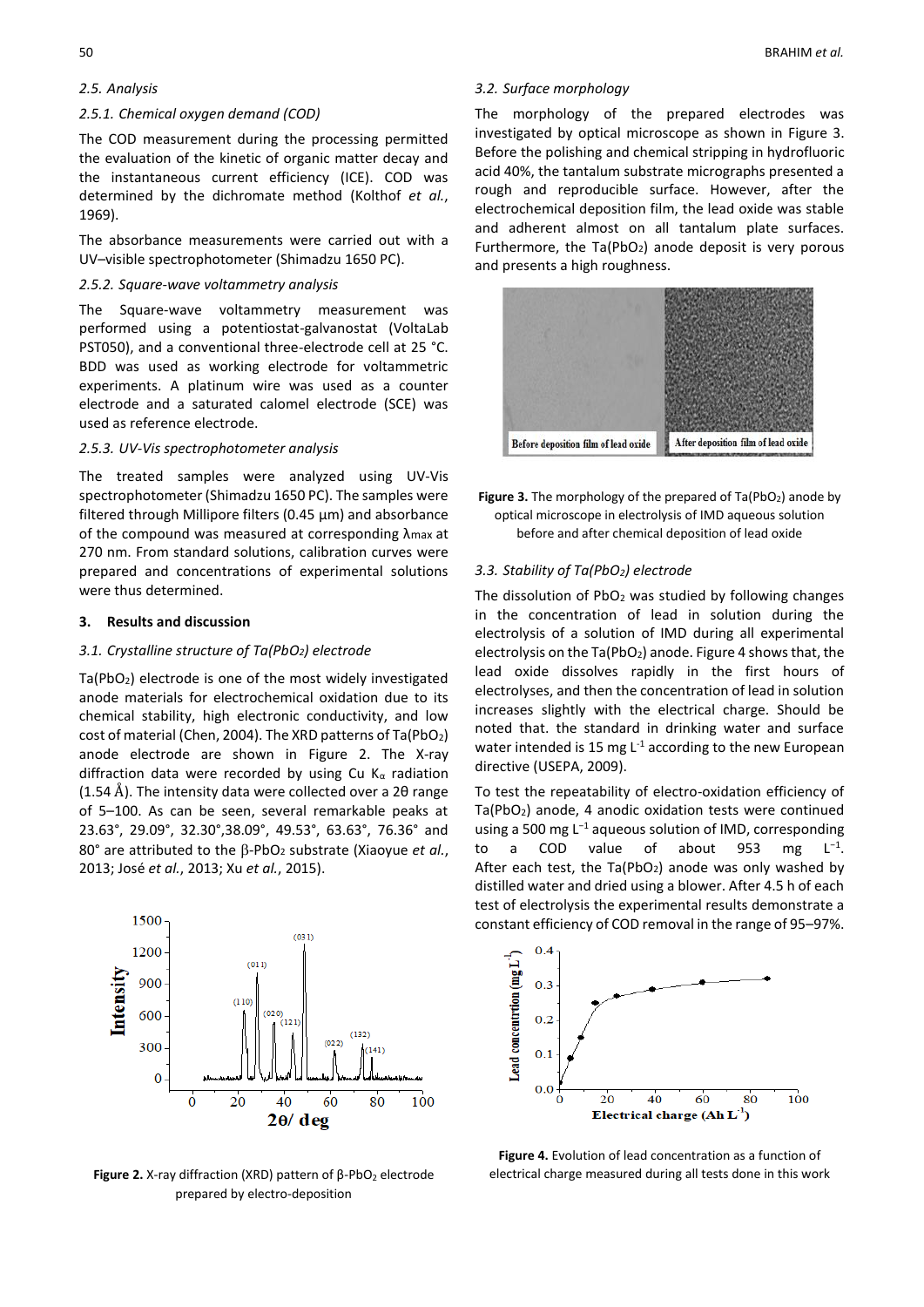#### *3.4. Influence of current density*

The role of current density has been followed, testing values smaller that the previously considered as the optimum. It corresponds to the ratio between the applied current and the surface of the working electrode. Therefore, the current density can be altered by changing the current and/or the surface of the working electrode.

To achieve complete mineralize of IMD to  $CO<sub>2</sub>$  and  $H<sub>2</sub>O$ , 66 mole of HO● is necessary to mineralize one mole of IMD (Eq. (7))

 C H ClN O 66HO 9CO 35H O 5HNO HCl 9 10 5 2 2 2 3 + → + + + (7 )

So, it is necessary to choose suitable current density for the generation of amount of hydroxyl radicals sufficient to accomplish mineralization of IMD to  $CO<sub>2</sub>$  and  $H<sub>2</sub>O$ .

The influence of the applied current density on the COD removal during the electrochemical oxidation of IMD at the Ta(PbO2) anode is shown in Figure 5. It could be seen from this figure that the removal of COD significantly enhanced with the increase of current density. For example, after 270 minutes of electrolysis the COD percent removal increased from 24% to 97% when the current density increased from 50 to 100 mA  $cm^{-2}$ . The process could be attributed to an increase of the amount of hydroxyl radicals with the increase of the applied current (Belhadj Ammar *et al.*, 2016; Rkik *et al.*, 2017; Ben Brahim *et al.*, 2016). However, increasing of the current density beyond 100 mA cm<sup>−</sup><sup>2</sup>involves a reduction the yield of the degradation reaction. The oxidation rate decreased due to the rise of side reactions such as oxygen evolution (Eq. (8)) and/or electrolyte decomposition (Eq. (9)) which occur at the anode surface (Panizza and Cerisola, 2005; Sires *et al.*, 2008).

$$
2H_2O \rightarrow O_2 + 4H^+ + 4e^-
$$
 (8)

$$
2SO_4^{2-} \to s_2O_8^{2-} + 2e^-
$$
 (9)

Therefore, the current density of 100 mA cm<sup>−</sup><sup>2</sup> was selected as the optimal parameter in the following experiments.

The instantaneous current efficiency (ICE) can be defined as the art of the current directly used for the oxidation of the organic compounds (inset of Figure 5). The increased current density resulted in a decrease in current efficiency. The ICE can also be defined by Eq. (10) (Comninellis and Pulgarin, 1991).

$$
ICE = \frac{COD(t) - COD(t + \Delta t)}{8lt} FV
$$
 (10)

where, F is the Faraday constant (96,487 C/mol), V the volume of the solution (L), COD(t) and COD ( $t + \Delta t$ ) are the chemical oxygen demands at times t and  $t + \Delta t$  (in g O<sub>2</sub> L<sup>-1</sup>), respectively, and I is the current (A).

We notice that the instantaneous current efficiency is below 100% (inset of Figure 5) revealing that the degradation process of IMD was controlled more by electrode kinetics than by mass transfer in the tested current density range.



**Figure 5.** Influence of the apparent applied current density on the trends of COD and ICE during electrolysis of IMD (COD<sub>0</sub> 953 mg L<sup>-1</sup>) on the Ta(PbO<sub>2</sub>) anode. Electrolyte: Na<sub>2</sub>SO<sub>4</sub> 2 g L<sup>-1</sup>; pH = 3.0 and T = 25 °C

The decay of COD exhibits an exponential behavior with all applied current indicating a first-order reaction kinetics. If we suppose that the active surface of the electrode remains constant during electrolysis, we can consider that the hydroxyl radical's concentration is in a steady state and therefore, the oxidation rate expression can be written by Eq. (11):

$$
r = -\frac{dCOD}{dt} = k[HO']^{\alpha}COD(t) = k_{app}COD(t)
$$
 (11)

where, *α* is the reaction order related to the hydroxyl radicals, *k* is the real rate constant, *kapp* is the global apparent rate constant for COD removal.

The integration of the previous equation leads to the Eq. (12):

$$
COD(t) = COD(0) \exp k_{app} t \tag{12}
$$

where *k*app could be calculated from the slope value of the plot of ln[COD(0)/COD(*t*)] versus *t* (Figure 6). The straight lines obtained in these plots were in agreement with a pseudo first-order COD removal.



**Figure 6.** The linear regression for the COD removal with time during electrolysis of the IMD (COD<sub>0</sub>953 mg L<sup>-1</sup>) on the Ta(PbO<sub>2</sub>) anode for different current densities. Electrolyte: Na2SO<sub>4</sub> 2 g L<sup>-1</sup>; pH = 3.0 and T = 25 °C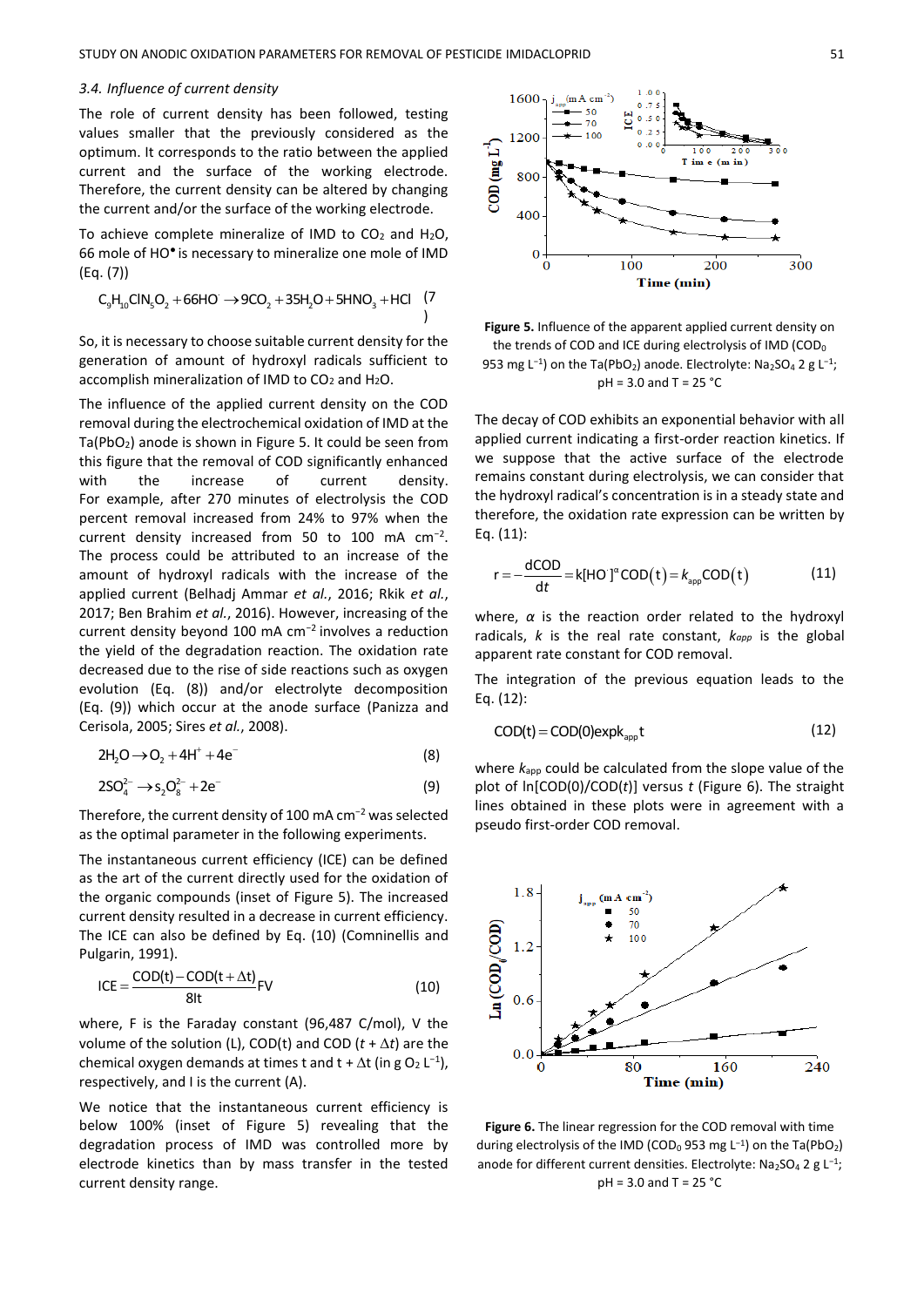In addition, the surveillance of IMD concentration during the treatment by anodic oxidation process was followed by SWV at BDD electrode. The comparison between the COD removal and the IMD concentration during the electrolysis time is introduced in Figure 7. The results show that the molecules of IMD disappear faster than the overall organic material expressed in terms of COD. Indeed, the IMD molecules disappear completely after 200 minutes, but at the same time only 75% of the COD was removed, this explains by the formation of degradation products during the electro-oxidation of the IMD which are required more time to finish disappearing. A general reaction sequence for the electrochemical degradation of IMD is proposed in the Figure 8 (Yujing *et al.*, 2013).



**Figure 7.** Evolution of COD removal and IMD concentration (followed by SWV) during electrolysis of IMD ( $\text{COD}_0$ 953 mg L<sup>−</sup><sup>1</sup> ) on the Ta(PbO2) anode. *f* = 100 s–<sup>1</sup> , ∆E*<sup>i</sup>* = 2 mV, ∆E*<sup>a</sup> =* 50 mV*,* pH = 3 and T = 25 °C



**Figure 8.** The proposed reaction sequence for the degradation of the IMD by ES-EF system (Yujing *et al.*, 2013)

#### *3.5. Influence of pH*

Solution pH is an important factor for wastewater treatment. Various works have reported on the effects of solution pH in anodic oxidation of organic compounds on PbO<sub>2</sub> anode, but the results are contradictory. For example, Kirk *et al.* (1985) found that the current efficiency for the oxidation of aniline at a  $PbO<sub>2</sub>$  anode increased from 3% to 13% when pH improved from 2 to 11 (Kirk *et al.*, 1985). In contrast, in a previous study found that the oxidation kinetics of 4-chloroguaiacol removal using PbO<sup>2</sup> anode was faster at pH 2 than at pH 6 (Samet *et al.*, 2006). On the other hand, Panizza *et al.* (2008) demonstrated that the effect of pH was not significant for the oxidation of methyl red at  $PbO<sub>2</sub>$  and BDD anodes (Panizza and Cerisola, 2008). The same result was observed by Chen and Chen (2006) when they studied the oxidation of orange II at a BDD anode (Chen and Chen, 2006). These discrepancies can be explained by the differences in the chemical properties of the organic compounds tested and the characteristic of the electrode materials (Cui *et al.*, 2017). To study the influence of pH in the oxidation of IMD, electrolysis was carried out in the pH range of 3–10 (Figure 9).



**Figure 9.** The influence of pH on the trends of COD during electrolysis of the IMD (COD<sub>0</sub> 953 mg L<sup>-1</sup>) on the Ta(PbO<sub>2</sub>) anode. Electrolyte: Na<sub>2</sub>SO<sub>4</sub> 2 g L<sup>-1</sup>;  $j_{app}$  = 100 mA cm<sup>-2</sup> and T = 25 °C

As can be seen from this figure, the degradation of IMD in acid medium is more efficient than in alkaline and neutral medium. This effect may be due to the extensive oxidation and/or chemical modification of the electrode surface, which suggests a change in the surface properties. This result is in agreement with previous literature reports for degradation of some pesticides (El Mouden *et al.*, 2012). In pH = 10, we remark that the solutions become a little bit turbid after oxidation. This indicates the formation of polymeric intermediate products by the hydroxyl group that makes the degradation much more difficult (Massa *et al.*, 2017; Rabaaoui *et al.*, 2013). Therefore, a pH 3 was chosen as the optimal value.

#### *3.6. Thermodynamics studies of IMD*

In order to study the effect of reaction temperature on the removal of IMD, data were collected at four different temperatures (25, 35, 45 and 65 °C) at pH 3, *j*<sub>app</sub> = 100 mA cm<sup>-1</sup>, and COD<sub>0</sub> = 953 mg L<sup>-1</sup>. The Figure 10 show that the COD removal was increased when the temperature increase from 25 to 65 °C. The result is probably due to the increase in the indirect oxidation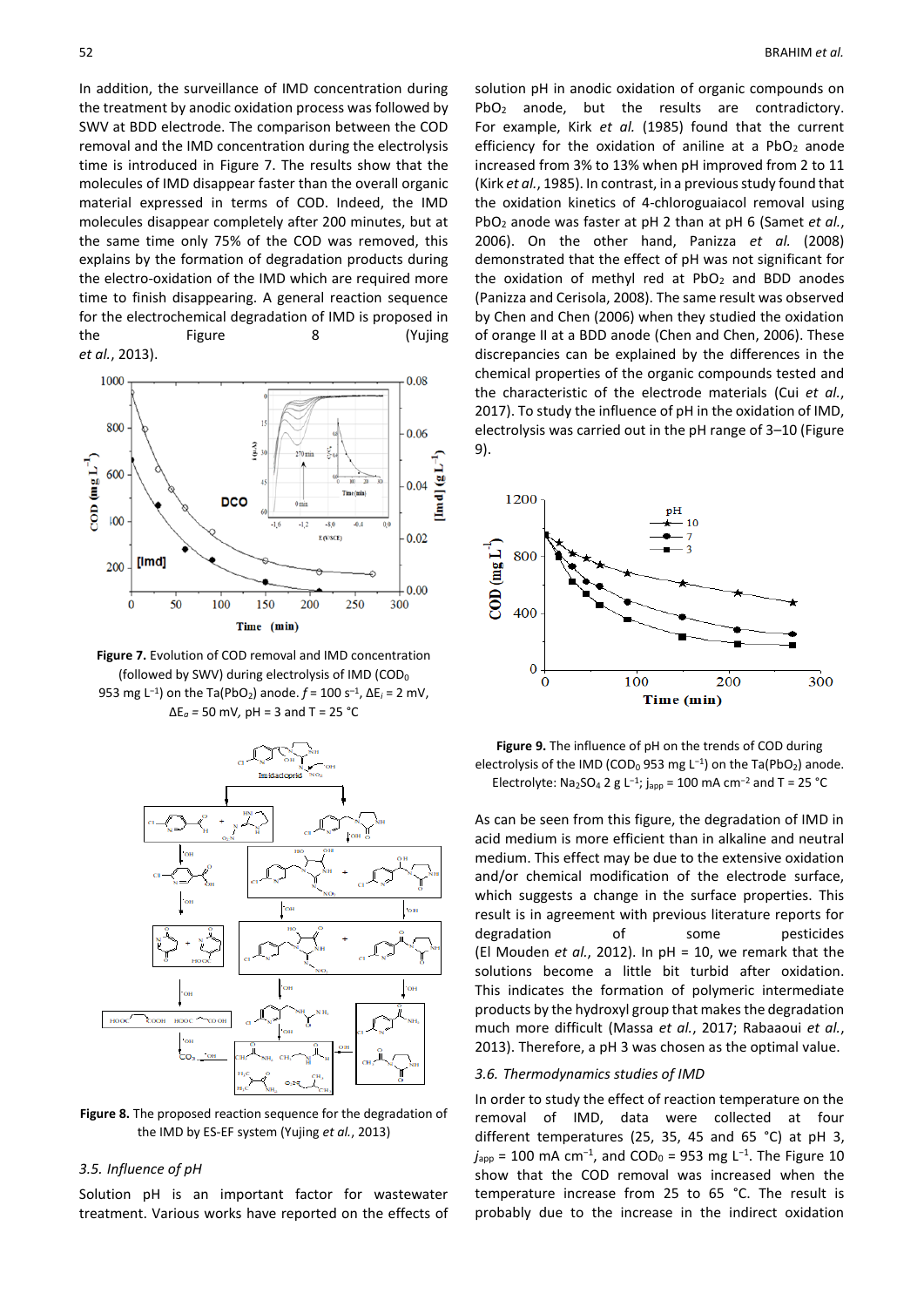reaction of organics with  $S_2O_8^{-2}$  from the analyte (Na2SO<sub>4</sub>) oxidation. This result is in agreement with those obtained by other authors (Serrano *et al.*, 2002).

$$
2SO_4^{2-} \to S_2O_8^{2-} + 2e^-
$$
 (13)



**Figure 10.** Influence of the temperature on the trends of COD during electrolysis of the IMD (COD<sub>0</sub>953 mg L<sup>-1</sup>) on the Ta(PbO<sub>2</sub>) anode. Electrolyte: Na<sub>2</sub>SO<sub>4</sub> 2 g L<sup>-1</sup>; j<sub>app</sub> = 100 mA cm<sup>-2</sup> and pH = 3.0

**Table 1**. Thermodynamic parameters for anodic oxidation of IMD

Rate constants for chemical reactions are known to depend strongly on the reaction temperature. One well known empirical relationship expressing this dependence is the Arrhenius equation (14).

$$
k_{app} = A \exp\left(-\frac{E_{app}}{RT}\right)
$$
 (14)

The activation free energy (∆G\*), the activation enthalpy (∆H\*) and the activation entropy (∆S\*) for the anodic oxidation process can be determined from the following equations:

$$
\Delta H^* = E_a - RT \tag{15}
$$

$$
\Delta S^* = R \left( \ln A - \ln \frac{k_\text{B} T}{h} - 1 \right) \tag{16}
$$

$$
\Delta G^* = \Delta H^* - T \Delta S^* \tag{17}
$$

where  $k_{\text{apo}}$  is the global apparent rate constant, A is the preexponential factor (s<sup>-1</sup>), E<sub>app</sub> is the activation energy (J mol<sup>-1</sup>), k<sub>B</sub> is the Boltzmann's constant, h is the Planck's constant, R is the ideal gas constant and *T* is the reaction absolute temperature.

| T (°C) | $E_a$ (kJ mol <sup>-1</sup> ) | $\Delta H^*$ (kJ mol <sup>-1</sup> ) | $\Delta S^*$ (J mol <sup>-1</sup> k <sup>-1</sup> ) | $\Delta G^*$ (kJ mol <sup>-1</sup> ) |
|--------|-------------------------------|--------------------------------------|-----------------------------------------------------|--------------------------------------|
| 25     | 19.70                         | 17.222                               | $-8,05$                                             | 19.620                               |
| 35     |                               | 17.139                               | $-7.37$                                             | 19.408                               |
| 45     |                               | 17.057                               | $-6.169$                                            | 19.018                               |
| 65     |                               | 16.889                               | $-4.087$                                            | 18.270                               |

The results of the thermodynamic calculations are shown in Table 1. The apparent activation energy is 19.70 kJ mol<sup>-1</sup>. This value is less than 40 kJ mol<sup>-1</sup> indicating that the system was under mass transport control (Belhadj-Tahar and Savall, 1998). Moreover, the positive value for the Gibbs free energy at all temperatures indicate that the oxidation reaction of IMD is non-spontaneous in nature and that the degree of the nonspontaneity of the reaction decreased by increasing temperature. The positive ΔH\* refer to endothermic reaction and the negative value of ΔS\* suggests that the intermediate formed during the oxidation of IMD is more ordered than the reactants.

#### **4. Conclusion**

This work is a first attempt to investigate the degradation of IMD in electrochemical treatment with Ta(PbO2) anode. Electrochemical oxidation is a method that has been utilized to date for the treatment of several types of wastes. This paper provides new results on the electrochemical degradation of IMD and led to the following points:

• Ta(PbO2) anode displayed noticeable oxidation abilities for treating wastewaters containing this pesticide, due to the production of a large amount of hydroxyl radicals on the electrode surface during electrolysis.

• the removal rate of COD increases with applied current density until 100 mA cm<sup>−</sup><sup>2</sup> due to the increase of the mass transport caused by oxygen evolution reaction,

• the evolution of COD with electrolysis time followed a pseudo first-order kinetics.

• the increased current density resulted in a decrease in current efficiency. Moreover, an increase in IMD concentration enhanced the degradation rate due to the increase in the organic matter diffusion flux as well as a decrease of the oxygen's formation rate.

• the effect of temperature showed that for 25 °C and 65 °C the achieved reduction was 82 % and 99 %. The apparent global activation energy was found as 19.70 kJ mol<sup>-1</sup>.

• the increases of pH from acidic to alkaline medium decreased slightly the electrochemical removal of IMD.

## **Acknowledgements**

This work was financially supported by the Tunisian Higher Education and Scientific Research Ministry.

# **References**

- Belhadj Ammar H., Ben Brahim M., Abdelhédi R. and Samet Y. (2016), Green electrochemical process for metronidazole degradation at BDD anode in aqueous solutions via direct and indirect oxidation, *Separation and Purification Technology*, **157**, 9–16.
- Belhadj-Tahar N. and Savall A. (1998), Mechanistic aspects of phenol electrochemical degradation by oxidation on a Ta/PbO<sup>2</sup> anode, *Journal of The Electrochemical Society*, **145**, 3427–3434.